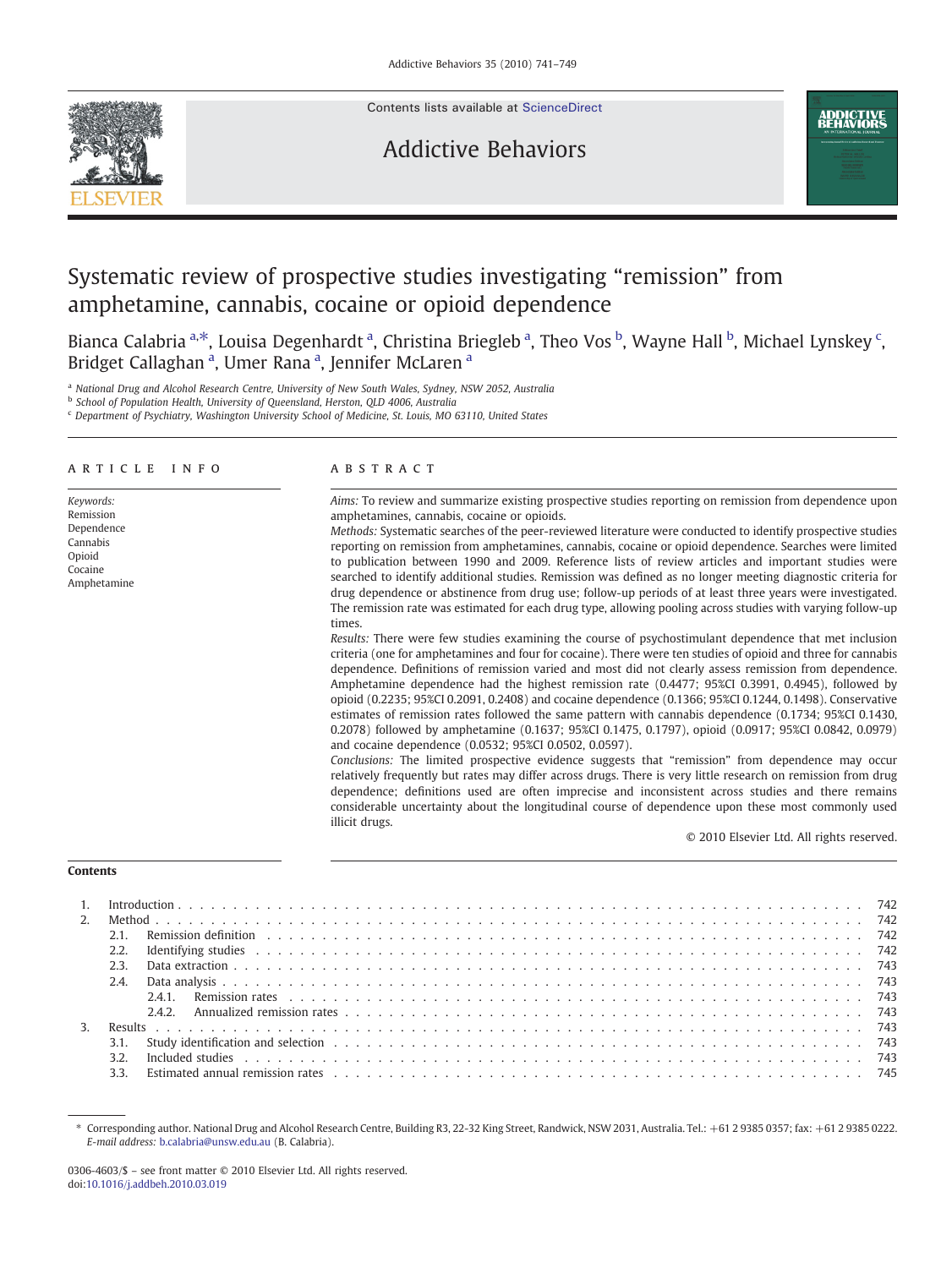| 4.2  |                                                                                                                         |
|------|-------------------------------------------------------------------------------------------------------------------------|
| 4.3. |                                                                                                                         |
| 4.4. |                                                                                                                         |
| 45   |                                                                                                                         |
|      |                                                                                                                         |
|      |                                                                                                                         |
|      | Conflict of Interest responses to the result of the results of the results of the results of Interest response to $748$ |
|      |                                                                                                                         |
|      |                                                                                                                         |
|      |                                                                                                                         |

# 1. Introduction

Illicit drug dependence causes considerable harm to individuals, families and the community. In 2000, illicit drug use (primarily injecting use of opioids) was estimated to be one of the most significant risk factors for disease burden across the globe [\(Ezzati et al., 2002\)](#page-7-0). Despite this, much remains to be understood about the epidemiology of illicit drug use initiation, as well progression to, and importantly, remission from dependence. An improved understanding of these basic parameters at the population level is of great importance to researchers, public health professionals and policymakers. It is necessary for basic estimates to be made of the size of the population who are drug dependent and the extent of movement in and out of this subpopulation over time and throughout the life course.

Such parameters can be estimated from retrospective reports of samples of adults, who recall drug use and symptoms of drug dependence over their lifetime. The limitations of data from such surveys are well-known ([Wu, Korper, Marsden, Lewis, & Bray, 2003\)](#page-8-0). They include the likelihood that more problematic users of amphetamines, cocaine and opioids are under-represented in such surveys because of a) elevated drug-related mortality [\(Degenhardt, Singleton,](#page-7-0) [Hall, & Kerr, 2008; Singleton et al., 2009\)](#page-7-0) (in the case of cannabis use, convincing evidence of significantly elevated mortality risk remains to be provided; [Calabria et al., in press; Hall, Degenhardt, & Lynskey, 2001\)](http://dx.doi.org/10.1111/j.14653362.2009.00149.x); b) the tendency for users of drugs such as heroin to be geographically concentrated (Griffi[ths, Farrell, & Howe, 1997](#page-7-0)), which is not detected using a representative sample of the general population; c) a lower likelihood that dependent users live in conventional households or participate in surveys and the higher likelihood of their being in locations often excluded from household surveys, such as prisons, homeless shelters and hospitals ([Law, Lynskey, Ross, & Hall, 2001\)](#page-7-0); and d) the chance that users who are sampled will decline to participate or decide not to disclose their use because it is an illegal and highly stigmatised behaviour [\(Magura & Kang, 1996\)](#page-7-0).

These limitations mean that the prevalence of drug dependence is underestimated in general population surveys. Furthermore, estimates of remission from drug dependence may be higher for those people included in the survey, compared to those who either died prematurely, or failed to be sampled for any of the reasons outlined above. Consequently, cumulative remission rates estimated from retrospective population surveys may be inflated.

An alternative approach is to obtain estimates of remission rates from prospectively studied samples of drug dependent persons. Such groups can be recruited using representative household survey methods, for drugs that are prevalent and widespread, such as cannabis, or they can be recruited from a known high prevalence location (e.g. a treatment centre or outreach service, etc.). The latter method is better suited to studying the course of dependence upon less commonly used drugs such as amphetamines, opioids and cocaine.

Currently there is markedly less literature on remission from drug dependence than on the predictors of the onset of dependence. In this paper, we summarize the results of four systematic reviews of prospective studies of dependent users of amphetamines, cannabis, cocaine, and opioids, which examined remission from dependent use.

#### 2. Method

# 2.1. Remission definition

This review defines "remission" from drug dependence as no longer meeting criteria for drug dependence as defined in the Diagnostic and Statistical Manual for Mental Disorders (DSM) or the International Statistical Classification of Diseases and Related Health Problems (ICD). Prospective studies reporting follow-up periods of at least three years were investigated. All studies that reported remission in the following ways were included: dependence criteria were no longer met; or abstinent from using the drug of dependence.

#### 2.2. Identifying studies

We conducted systematic searches for cohort studies reporting remission from dependence upon amphetamines, cannabis, cocaine, or opioids. Stages followed, separately for each drug, were consistent with the methodology recommended by the Meta-analysis of Observational Studies in Epidemiology (MOOSE) group ([Stroup et al.,](#page-8-0) [2000](#page-8-0)). The first stage involved a search of the peer-reviewed literature. In consultation with a qualified archivist, three electronic databases were chosen: Medline, EMBASE and PsycInfo. Broad search strings, tailored to each database to have the best coverage of the literature, were used: remission, cohort and specific drug type (amphetamines, cannabis, cocaine and opioid). Opioid searches were limited further by dependence so as to identify a manageable number of articles (without the dependence limitation over five times the number of articles would have been included). This limitation excluded studies that focused on "opioid use" which would have included more than opioid dependence and so may have overestimated remission rates. Searches were limited to the publication timeframe of January 1990 to March 2009 and to human subjects.

Additional articles were identified from: reference lists of review articles; relevant articles that were identified in other searches (prevalence, incidence and mortality searches) for the broader Global Burden of Disease (GBD) study; and expert consultation. Email requests for remission data were also sent to investigators conducting prospective studies of persons who had met criteria for drug dependence.

Studies were excluded if they did not focus on the drugs of interest, did not report remission data, did not include primary data (review articles), comprised case studies, reported duplicate data, or comprised treatment trials. All identified treatment samples were located in high income countries and so were included because it is likely that people who are drug dependent in high income countries will receive treatment, especially so if they are dependent on opioids. Studies were excluded if they had less than three years follow-up, since shorter follow-up studies may overestimate remission by including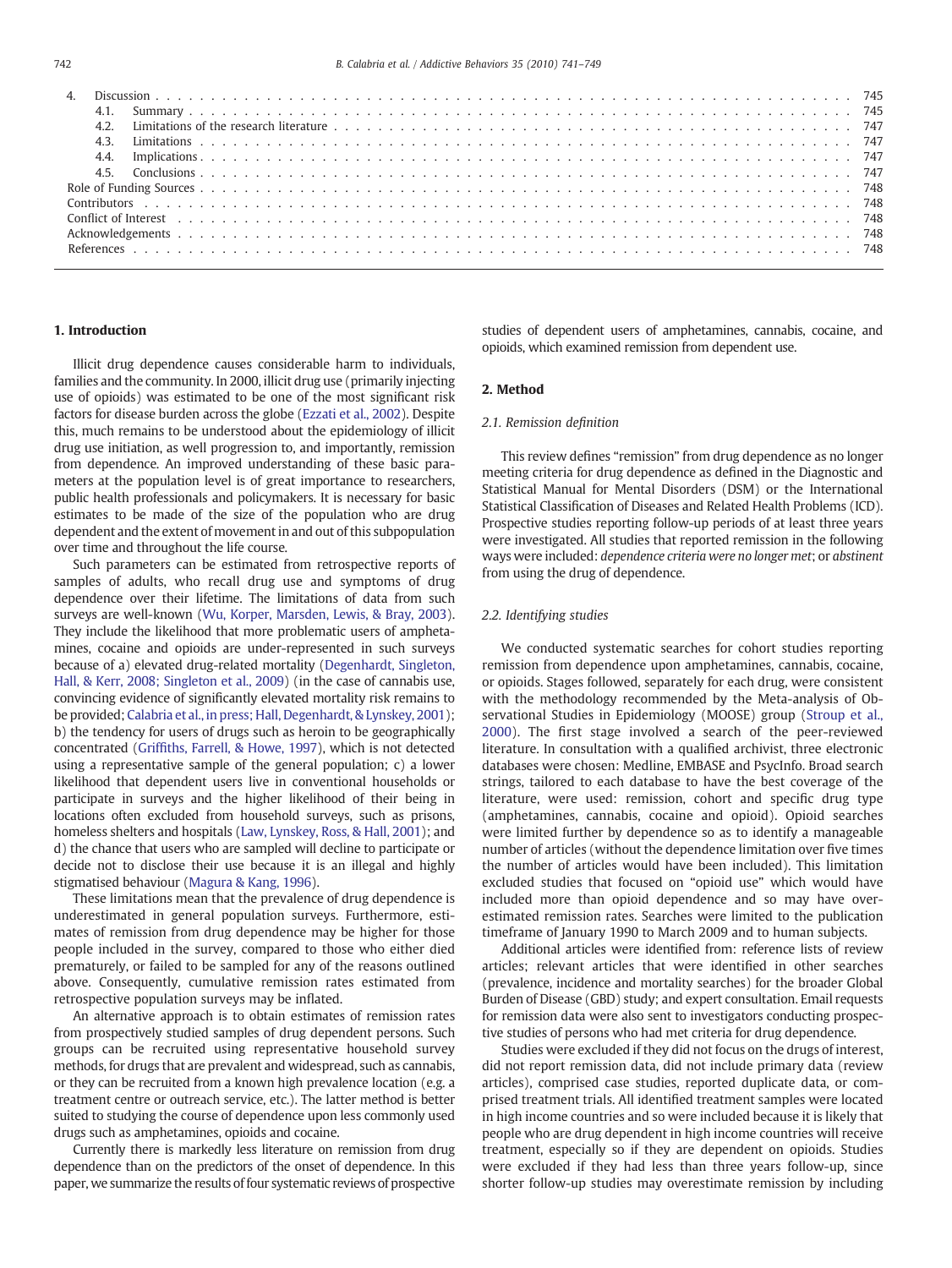cases with a temporary lull in the course of their disorder. Table 1 shows the number of articles culled in this process.

# 2.3. Data extraction

Data extraction aimed to obtain information about study design and participants as recommend by the Strengthening the Reporting of Observational Studies in Epidemiology (STROBE) guidelines [\(Vandenbroucke et al., 2007; von Elm et al., 2007\)](#page-8-0), which are parallel to the CONSORT guidelines for reporting of randomized trials [\(Mohler,](#page-8-0) [Schulz, Altman, & for the CONSORT Group, 2001\)](#page-8-0).

A Quality Index, rating the methodological quality of identified studies, was developed (modeled from [\(McGrath et al., 2004; Saha,](#page-7-0) [2008](#page-7-0))), adjusted via the 'Delphi method', and approved by the members and overseers of the mental disorders and illicit drug use expert group (see acknowledgements) (see [Web appendix E](#page-7-0) for quality index). The quality variable captured information on: case ascertainment, measurement instruments, diagnostic criteria, response rate, catchment area and reported estimates. Each of these responses was assigned a score and these were summed to create a Quality Index score which rated the methodological quality for each study. Scores range from zero to fifteen with highest scores achieved by prospective studies of the general population that provided age and sex disaggregated estimates. Because of the diversity of methodologies used, text was also included in the Quality Index in order to determine if studies with a low numeric quality index score should be included on the basis of additional methodological information.

Shortlisted papers were reviewed by one of the authors (LD). Data extraction was undertaken by members of the research team and cross-checked by another one of the authors (BC). In many instances the data required could not be directly obtained from the paper. In

#### Table 1

Search strategy and culling process summary.

|                                                        | Amphetamines Cannabis |             | Cocaine     | Heroin and<br>other opioids |
|--------------------------------------------------------|-----------------------|-------------|-------------|-----------------------------|
| Search results                                         |                       |             |             |                             |
| Electronic database<br>search                          | 422 (100%)            | 389 (98.5%) | 675 (99.9%) | 772 (99.7%)                 |
| Excluded studies and reason for                        |                       |             |             |                             |
| Not focused on<br>drug of interest                     | 322 (76.3%)           | 177 (44.8%) | 168 (24.9%) | 90 (11.6%)                  |
| Not focused<br>on remission                            | 72 (17.1%)            | 165 (41.8%) | 196 (29.0%) | 281 (36.4%)                 |
| Not raw data                                           | 2(0.5%)               | 5(1.3%)     | $2(0.3\%)$  | 65 (8.4%)                   |
| Case series                                            | 10(2.4%)              | 11(2.8%)    | 78 (11.5%)  | 44 (5.7%)                   |
| Study results<br>prior to 1990                         | $2(0.5\%)$            | $0(0.0\%)$  | $2(0.3\%)$  | $0(0.0\%)$                  |
| <b>Treatment trial</b>                                 | $2(0.5\%)$            | 21(5.3%)    | 188 (27.8%) | 39 (5.0%)                   |
| Study design not<br>a cohort study                     | $0(0.0\%)$            | 2(0.5%)     | $0(0.0\%)$  | $0(0.0\%)$                  |
| Duplicate data                                         | 1(0.2%)               | $2(0.5\%)$  | 13 (1.9%)   | 55 (7.1%)                   |
| Less than 4 years<br>follow-up                         | 11 (2.6%)             | $4(1.0\%)$  | $12(1.8\%)$ | 190 (24.5%)                 |
| Sample of methadone<br>patients                        | $0(0.0\%)$            | $0(0.0\%)$  | 14(2.1%)    | $0(0.0\%)$                  |
| Added through additional sources                       |                       |             |             |                             |
| <b>Expert additions</b>                                | 1(0.2%)               | $2(0.5\%)$  | $0(0.0\%)$  | $0(0.0\%)$                  |
| Reference lists and<br>other drug-specific<br>searches | $0(0.0\%)$            | $4(1.0\%)$  | $2(0.3\%)$  | 2(0.3%)                     |
| Total<br>(including use data)                          | $0(0.0\%)$            | $8(2.0\%)$  | 5(0.7%)     | 10 (1.3%)                   |
| Use data                                               | 0(0.0%                | 5(1.3%)     | $0(0.0\%)$  | $0(0.0\%)$                  |
| Included articles                                      | 1(0.2%                | $3(0.8\%)$  | 4(0.6%)     | 10 (1.3%)                   |

Note. 100% of articles are "studies from electronic database search" and added "from experts" or "from reference lists and other GBD searches". May not add to 100% due to rounding.

these cases, the authors were contacted to request additional data, further detail or to clarify study design.

#### 2.4. Data analysis

#### 2.4.1. Remission rates

If available data permitted, remission rates were calculated using the number of participants followed-up as the denominator for studies. If relevant information was available we also estimated the lowest possible remission rate, with all those lost to follow-up still a case.

#### 2.4.2. Annualized remission rates

Remission rates were pooled across studies, so that comparison of different follow-up periods and study sample numbers could be made (see [Mathers, Vos, Stevenson, & Begg, 2001; Saha et al., 2008\)](#page-7-0). The following formula was used:

$$
pooled \text{ remission rate} = \sum_{1}^{n} \left[ \frac{-\ln(1-b)}{c} \frac{a}{\sum a} \right]
$$

where:  $a =$  sample size;  $b =$  remission proportion;  $c =$  follow-up years;  $n =$  the number of studies pooled.

Assuming a beta distribution around the proportions of remitted cases 95% confidence intervals (95%CI) were estimated with bootstrap methods using the [@RISK programme add-on for Microsoft Excel](#page-7-0) [\(2000\).](#page-7-0) The  $\alpha_1$  and  $\alpha_2$  parameters of the beta distributions were  $N^*p$ and  $N^*(1-p)$ , respectively where N is the total number of cases followed up and p is the proportion remitted.

#### Stages of work

Systematic search

- 1. Three electronic databases were searched (Medline, EMBASE, and PSYCInfo) (refer to [Web appendices](#page-7-0) for search strings)
- 2. Hand search of reference lists of review articles and articles of importance
- 3. Initial cull of peer reviewed literature
- 4. Short list of peer reviewed studies reviewed by LD

Data extraction

5. Data extracted into Microsoft Excel worksheet and Quality Index score assigned 6. Data analysis

7. Remission rate calculated for each

# 3. Results

# 3.1. Study identification and selection

Table 1 shows the study identification and culling process. Only a very small number of articles met the inclusion criteria for this systematic review: one for amphetamines; three for cannabis; four for cocaine; and ten for opioids.

#### 3.2. Included studies

One study had data on remission from amphetamine dependence. Hillhouse and colleagues have reported on an American sample followed-up from the Methamphetamine Treatment Project ([Merinelli-](#page-7-0)[Casey et al., 2007\)](#page-7-0) [\(Table 2](#page-3-0)). The author provided requested information on remission from amphetamine dependence. At three year follow-up 74% of the dependent sample had remitted. This was the only remission data on amphetamine dependence from a prospective cohort study with more than three years follow-up.

Remission from cannabis dependence was reported by three studies [\(Table 3](#page-4-0)): in Australia [\(Centre for Adolescent Health\)](#page-7-0); the United States of America ([Newcomb, Galaif, & Locke, 2001](#page-8-0)); and Germany ([Perkonigg](#page-8-0) [et al., 2008](#page-8-0)). Each study diagnosed cannabis dependence at baseline in a general population sample using DSM-IV criteria. The first one was the Victorian Adolescent Cohort Study [\(Centre for Adolescent Health](#page-7-0)),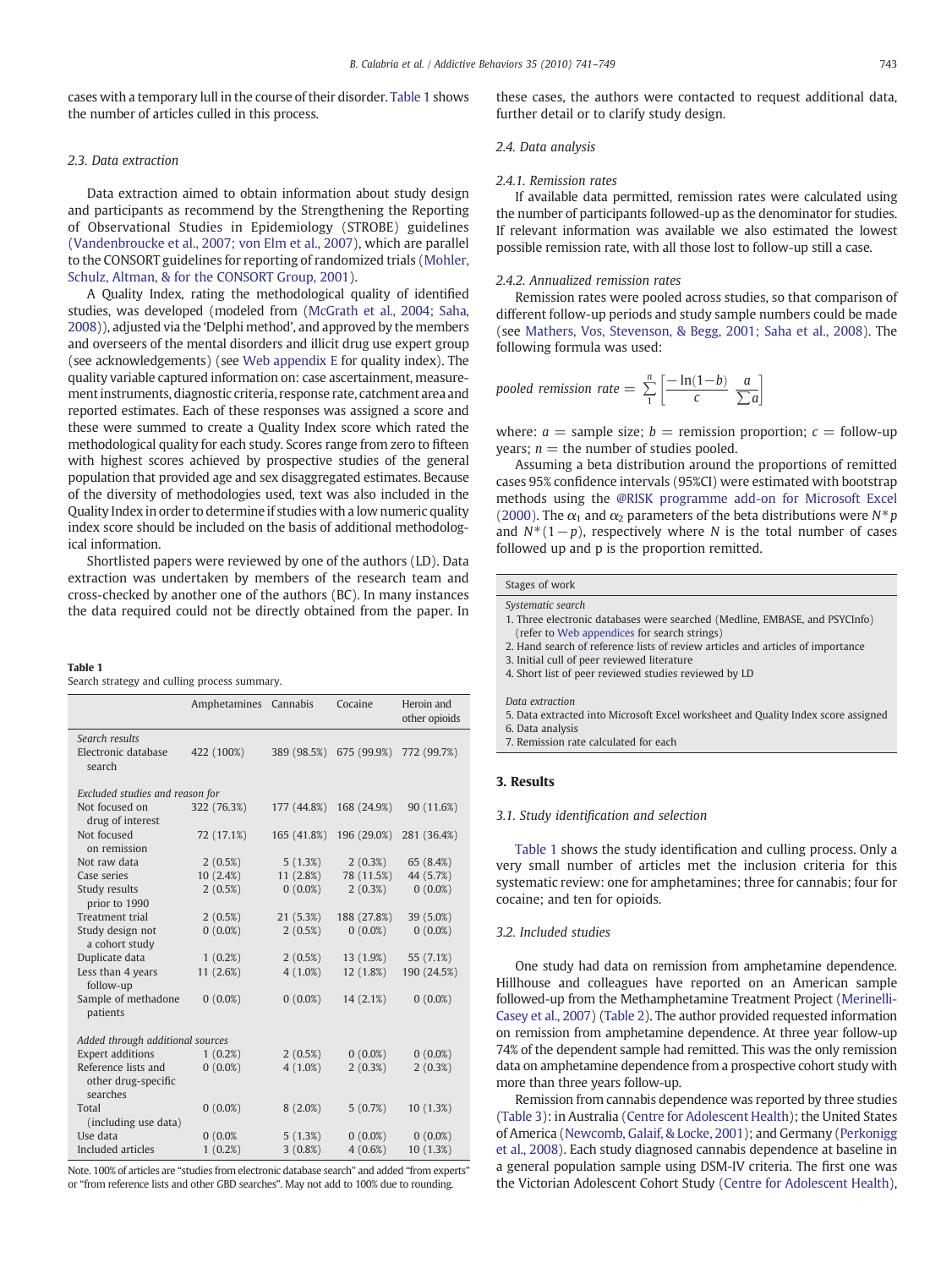<span id="page-3-0"></span>Summary of prospective studies using drug user samples, reporting remission from drug dependence.

| Drug    | Study information                             |                                     |                                                                                         |                  | Baseline                               |      |                                                                                  |         |                        | Follow-up (FU)      | Remission definition       |                          |                                                                                              |
|---------|-----------------------------------------------|-------------------------------------|-----------------------------------------------------------------------------------------|------------------|----------------------------------------|------|----------------------------------------------------------------------------------|---------|------------------------|---------------------|----------------------------|--------------------------|----------------------------------------------------------------------------------------------|
|         | Study                                         | Region                              | Population                                                                              | $\boldsymbol{N}$ | Mean age %                             |      | Diagnosis                                                                        | Quality | Year of                |                     | Duration of Remission %    |                          |                                                                                              |
|         |                                               | (country)                           |                                                                                         | (users)          | (range)                                | male |                                                                                  | Index   |                        | estimate FU (years) | Total sample <sup>a</sup>  | Followed-up <sup>a</sup> |                                                                                              |
|         | Amphetamines Merinelli-Casey<br>et al. (2007) | North America, High<br>Income (USA) | Out patients receiving<br>treatment for<br>methamphetamine<br>dependence                | 1016             | 36.2<br>$(18 - 57)$                    |      | 40.2 DSM-IV dependence                                                           | 11      | 2006                   | 3                   | 39 (394/1016) 74 (394/535) |                          | Abstinent from<br>methamphetamine use<br>(methamphetamine-<br>negative urinalysis<br>result) |
| Cocaine | Simpson et al.<br>(2002)                      | North America, high<br>income (USA) | Patients receiving<br>various forms of<br>inpatient and<br>outpatient<br>drug treatment | 1648             | 33                                     | 64   | DSM-III-R dependence 9                                                           |         | 1998                   | 5                   | 25 (410/1648) 58 (410/708) |                          | Abstinent cocaine use<br>for the past year                                                   |
|         | Dias et al. (2008)                            | Latin America,<br>tropical (Brazil) | Inpatients receiving<br>cocaine detoxification                                          | 131              | $Median =$<br>$20 - 24$<br>$(10 - 45)$ |      | 88.5 ICD-10 dependence                                                           | -11     | $2005 -$<br>2006       | 12                  | 32(43/131)                 | 42 (43/102)              | Abstinent from cocaine<br>use for the past year                                              |
|         | Hser et al. (2006)                            | North America, High<br>Income (USA) | Male cocaine-<br>dependence veterans                                                    | 321              | 35.5                                   | 100  | DSM-III-R dependence 10                                                          |         | $2002 -$<br>2003       | 12                  | 43 (138/321)               | 52 (138/266)             | Abstinent from cocaine<br>use for at least five years                                        |
| Opioids | Okruhlica et al.<br>(2002)                    | Europe, Central<br>(Slovakia)       | Patients who entered<br>treatment for opioid<br>dependence                              | 351              | 21.5                                   | 76   | ICD-10 dependence                                                                | 11      | 2000                   | 3                   | 36 (125/351)               | 51 (125/245)             | Abstinent from heroin<br>use for at least six<br>months                                      |
|         | Teesson et al.<br>(2008)                      | Australasia<br>(Australia)          | Heroin users enrolled<br>in treatment                                                   | 615              | 29.3<br>$(18 - 56)$                    | 66   | DSM-IV dependence 11                                                             |         | 2005                   | 3                   | 54 (335/615)               | 78 (335/429)             | Did not meet<br>dependence criteria<br>in the past month                                     |
|         | Lerner et al. (1997)                          | Europe, Western<br>(Israel)         | Opiate treatment<br>patients using heroin<br>for $>6$ months                            | 72 <sup>b</sup>  | 27.32<br>$(17-44)$                     |      | 83.3 DSM-III-R dependence 10                                                     |         | <b>Not</b><br>Reported | 5                   | 57 (41/72)                 | 93 (41/44)               | No relapse                                                                                   |
|         | Mufti et al. (2004)                           | Asia, South<br>(Pakistan)           | Heroin "addicts" in<br>patient detoxification                                           | 100              | 31                                     | 100  | DSM-IV, Addiction<br>Severity Index                                              | 10      | 1998                   | 5(16/100)           | 16                         | 23 (16/70)               | Abstinent from heroin<br>use at five year<br>follow-up                                       |
|         | Verachai et al.<br>(2003)                     | Asia, Southeast<br>(Thailand)       | Drug users who<br>completed TTC<br>program                                              | 278              | $30.9 \pm 6.4$                         |      | 93.9 Clinical records from<br>therapeutic<br>community program                   | 11      | 2000                   | 5                   | 66 (182/278)               | 71 (182/247)             | Abstinent from heroin<br>use at five years<br>follow-up                                      |
|         | Byrne (2000)                                  | Australasia<br>(Australia)          | Heroin addicts in<br>methadone treatment                                                | 86               | $29.2 \pm 5.6$<br>$(17-45)$            | 73   | Semi-structured<br>Interview                                                     | 11      | 1996-<br>1997          | $8.6 \pm 0.5$       | 36(31/86)                  | 39(31/79)                | Abstinent from heroin<br>use for three months                                                |
|         | Madruga et al.<br>(1998)                      | Europe, Western<br>(Spain)          | Opiate dependent<br>patients attending a<br>dependence<br>treatment unit                | 296 <sup>c</sup> | 23.5                                   | 79   | Structured Diagnostic 11<br>Interview assessing<br>opioid dependence             |         | 1997                   | 12                  | 45 (133/296)               | 71 (133/189)             | Abstinent at follow-up                                                                       |
|         | Goldstein and<br>Herrera (1995)               | Income (USA)                        | North America, High Hispanic heroin addicts                                             | 1013             | $27 \pm 6.5$<br>$(13 - 60)$            | 86   | <b>Structured Checklist</b>                                                      | 9       | 1991-93 22             |                     | 18 (185/1013) 76 (185/243) |                          | Abstinent from opioid<br>use in last seven days                                              |
|         | Hser (2007)                                   | Income (USA)                        | North America, High Narcotics-dependent<br>criminal offenders                           | 581              | 25.4                                   | 100  | Narcotics-dependent 10<br>criminal offenders<br>committed under a<br>court order |         | 1996-<br>1997          | 33                  | 18 (104/581)               | 43 (104/242)             | Abstinent from heroin<br>use for at least<br>five years                                      |
|         | Rathod et al.<br>(2005)                       | Europe, Western<br>(United Kingdom) | Heroin "addicts"                                                                        | 86               | $(16 - 20)$                            | 87   | Clinical records,<br>Structured<br>questionnaire                                 | 8       | 1999                   | 33                  | 42 (36/86)                 | 80(36/45)                | Abstinent from heroin<br>use for at least<br>ten years                                       |

<sup>a</sup> Denominator used to calculate the remission rate.

<sup>b</sup> Two groups (of the  $n=72$ ) were identified after a six month follow-up: those that were heroin free,  $n=44$ ; and those who were not heroin free,  $n=28$ .<br><sup>c</sup> Sample of drug dependent patients, 96.95% of the sample had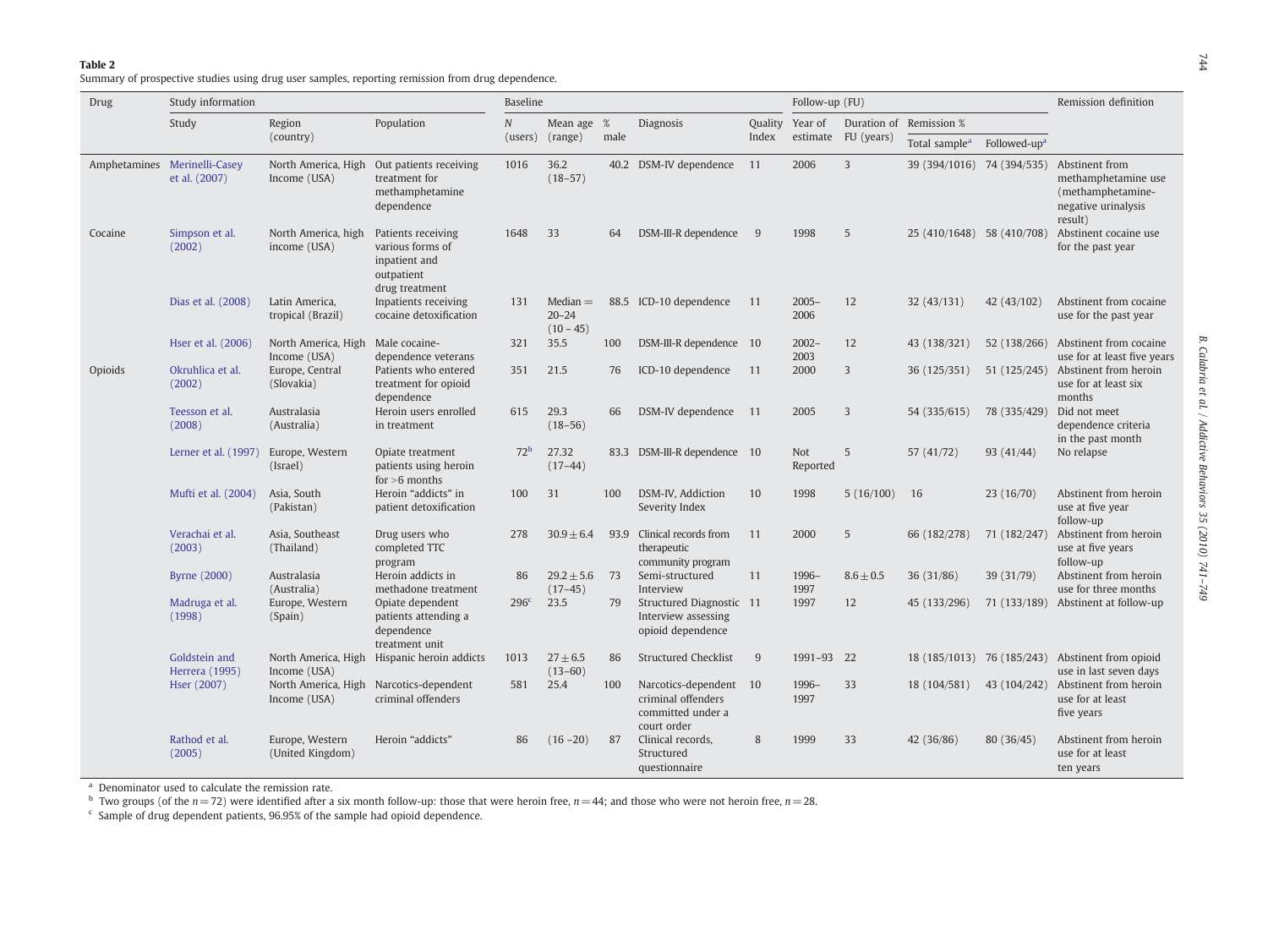#### <span id="page-4-0"></span>Table 3

Summary of prospective studies using general population samples, reporting remission from drug dependence.

| Drug     | Study information                  |                                        |                       |                  | Baseline                |                 |                             |         |            | Follow-up (FU)   |                              |                          |                                                             |  |
|----------|------------------------------------|----------------------------------------|-----------------------|------------------|-------------------------|-----------------|-----------------------------|---------|------------|------------------|------------------------------|--------------------------|-------------------------------------------------------------|--|
|          | Study                              | Region                                 | Population            | - N              | Mean age                | % male          | Diagnosis                   | Quality | Year of    | Duration         | Remission %                  |                          | Remission                                                   |  |
|          |                                    | (country)                              |                       | users)           | (range)                 |                 |                             | Index   | estimate   | of FU<br>(years) | Total<br>sample <sup>^</sup> | Followed-<br>up          | definition                                                  |  |
| Cannabis | Centre for<br>Adolescent<br>Health | Australasia<br>(Australia)             | General<br>population | 138 <sup>a</sup> | 20.7<br>$(17.6 - 25.2)$ | Not<br>reported | DSM-IV<br>dependence        | 10      | 2003       | $\overline{4}$   | 53                           | $\overline{\phantom{0}}$ | Did not meet<br>dependence<br>criteria                      |  |
|          | Newcomb<br>et al. (2001)           | North America.<br>High Income<br>(USA) | General<br>population | 33 <sup>b</sup>  | 30<br>$(28 - 32)$       | 26.8            | <b>DSM-IV</b><br>dependence | 11      | 1992       | $\overline{4}$   | 36                           | $-$                      | Did not meet<br>dependence<br>criteria                      |  |
|          | <b>Perkonigg</b><br>et al. (2008)  | Europe,<br>Western<br>(Germany)        | General<br>population | 37 <sup>c</sup>  | $(14-24)$               | Not<br>reported | DSM-IV<br>dependence        | 12      | 2004-05 10 |                  | 82                           | $\overline{\phantom{0}}$ | Abstinent from<br>cannabis use<br>for at least<br>12 months |  |
| Cocaine  | Newcomb<br>et al. (2001)           | North America.<br>High Income<br>(USA) | General<br>population | 31 <sup>d</sup>  | $30(28-32)$             | 26.8            | DSM-IV<br>dependence        | 11      | 1992       | $\overline{4}$   | 39                           | $\overline{\phantom{0}}$ | Did not meet<br>dependence<br>criteria                      |  |

Total community sample at baseline:  $n = 1943$ .

<sup>b</sup> Total community sample at baseline:  $n = 470$ .

Total community sample at baseline:  $n = 854$ .

<sup>d</sup> Total community sample at baseline:  $n = 470$ .

^ Denominator used to calculate the remission rate.

whose authors provided data on request for a four year follow-up period. Fifty-three percent of those who met criteria for cannabis dependence at age 20 years did not meet criteria at age 24 years. [Newcomb et al. \(2001\)](#page-8-0) also followed up participants after four years. Of the participants that met DSM-IV criteria for cannabis dependence at baseline (aged in their mid 20s), only 36% did not meet criteria at followup. Finally, a ten year follow-up with a 73% response rate was conducted in Germany [\(Perkonigg et al., 2008\)](#page-8-0). At baseline 1.5% of the sample was dependent upon cannabis. Remission from cannabis dependence, defined as no use in the past year, was observed in 82% of the sample at ten years follow-up.

Four studies reported remission from cocaine dependence [\(Tables 2 and 3](#page-3-0)). In Brazil, 131 inpatients aged 20–24 years who received detoxification for ICD-10 crack dependence were recruited. Of the 102 who were followed-up twelve years later, 42% selfreported no cocaine use in the past year ([Ribeiro, Dunn, Sesso, Lima, &](#page-8-0) [Laranjeira, 2007\)](#page-8-0). [Simpson, Joe, and Broome \(2002\)](#page-8-0) also followed a treatment sample in the United States after five years. Fifty-eight percent of previously cocaine dependent participants reported abstinence from cocaine use in the past year. Seventeen percent of the sample was still in treatment. [Hser et al. \(2006\)](#page-7-0) followed-up up male cocaine-dependent veterans after twelve years. Over 82% of participants were followed-up with reports that 52% had been abstinent from cocaine use for the five years prior to follow-up. A general population sample was also investigated in the United States, in which 39% of those dependent at baseline had remitted at four year follow-up [\(Newcomb et al., 2001](#page-8-0)).

The greatest number of available studies reported remission rates for heroin and other opioids [\(Table 2\)](#page-3-0). Opioid dependence was determined using varying methods: structured/semi-structured interview, questionnaire or checklist ([Goldstein & Herrera, 1995;](#page-7-0) [Madruga, Escribano, Treceno, Paniagua, & Perez, 1998; Byrne, 2000;](#page-7-0) [Rathod, Addenbrooke, & Rosenbach, 2005\)](#page-7-0); DSM-III-R or DSM-IV criteria [\(Lerner, Gelkopf, Sigal, & Oyffe, 1997; Mufti et al., 2004;](#page-7-0) [Teesson et al., 2008](#page-7-0)); ICD-10 criteria [\(Okruhlica, Mihalkova, Klempova,](#page-8-0) [& Skovayova, 2002\)](#page-8-0); and reports of dependence noted in clinical records [\(Hser, 2007; Verachai, Punjawatnun, & Perfas, 2003\)](#page-7-0). Followup periods ranged from three to thirty-three years and the proportion of sample followed-up was from 24% to 92%. Alternate definitions of remission were stated, from no use in past five to ten years [\(Hser,](#page-7-0) [2007; Mufti et al., 2004; Rathod et al., 2005; Verachai et al., 2003](#page-7-0)), three to twelve months[\(Byrne, 2000; Okruhlica et al., 2002\)](#page-7-0), or seven days ([Goldstein & Herrera, 1995](#page-7-0)), abstinent at follow-up (abstinent period of time not reported) ([Madruga et al., 1998](#page-7-0)), no relapse [\(Lerner](#page-7-0) [et al., 1997](#page-7-0)) and not meeting dependence criteria [\(Teesson et al.,](#page-8-0) [2008\)](#page-8-0). Variation in sample types was also present, for example heroin "users" versus heroin "addicts". Remission rates ranged from 23 to 93% of those followed-up.

#### 3.3. Estimated annual remission rates

When appropriate information was available remission rates were pooled for the participants that were followed-up and — based on the assumption that all participants that died or were lost to follow-up were a case — calculated separately for all baseline participants, which we will call the conservative estimate (see [Table 4](#page-5-0)). Remission rates for the followed-up participants was highest for amphetamine dependence (0.448; 95%CI 0.399, 0.4945), then opioid dependence (0.224; 95%CI 0.209, 0.240) and cocaine dependence (0.137; 95%CI 0.124, 0.150). Looking at the conservative estimates, cannabis dependence had the highest remission rate (0.173; 95%CI 0.143, 0.208), followed by amphetamine dependence (0.164; 95%CI 0.148, 0.180), opioid dependence (0.092; 95%CI 0.084, 0.098) and cocaine dependence (0.053; 95%CI 0.0.050, 0.060). The conservative estimates varied from the reported pooled estimate for each study by 3 to 58%, as shown in [Tables 2 and 3](#page-3-0).

#### 4. Discussion

#### 4.1. Summary

Despite the fact that drug dependence is commonly described as a "chronic" disorder, there have been surprisingly few studies actually documenting the course of this disorder using prospective study designs. The evidence base on the course of this group of disorders is accordingly very thin. Only a small number of cohort studies of drug dependent people that reported remission rates could be located in these systematic reviews.

Only one identified study met the inclusion criteria for remission from amphetamine dependence. One other study reporting remission rates was identified but had less than three years follow-up and therefore did not meet the inclusion criteria. The Treatment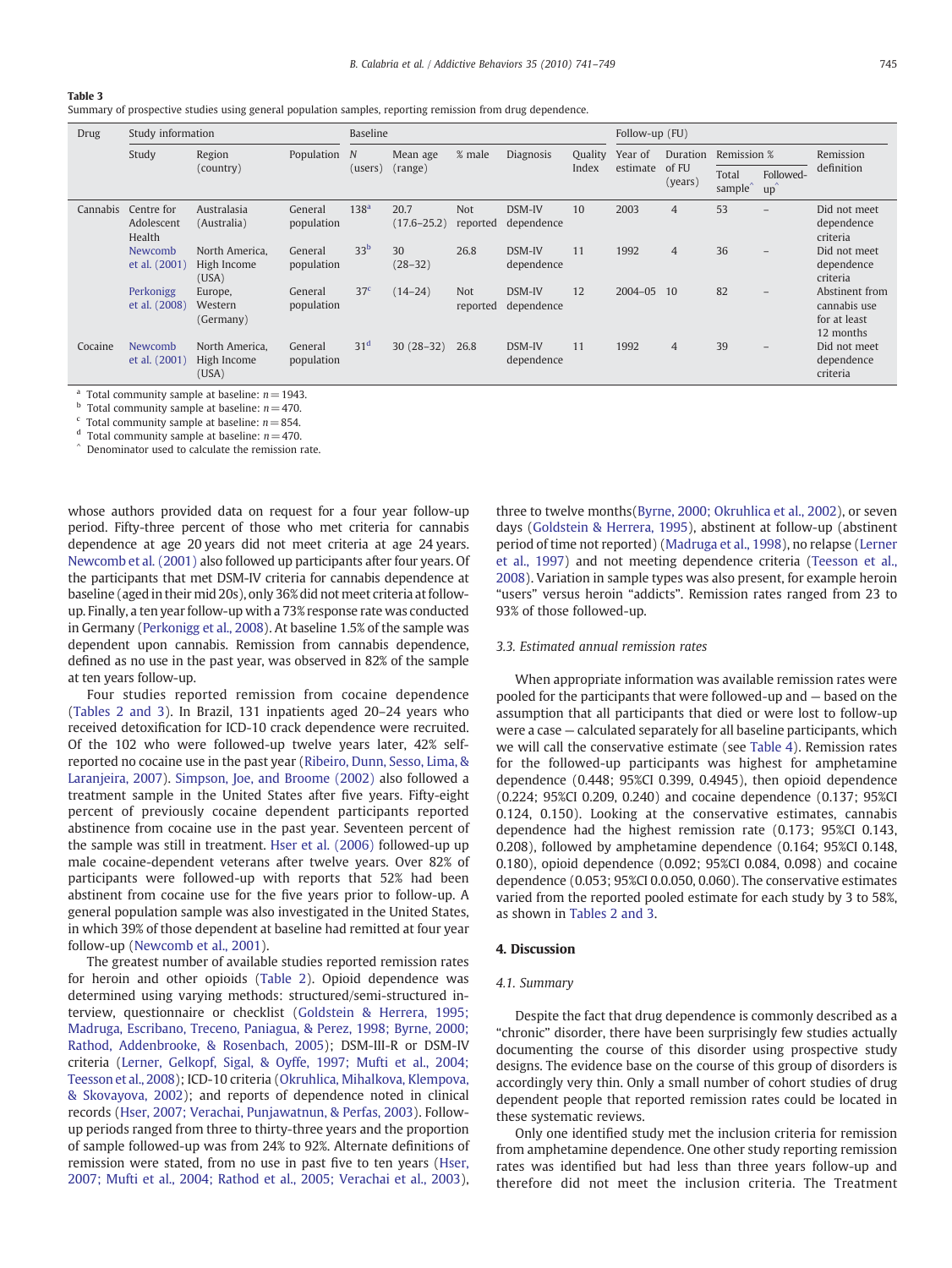# <span id="page-5-0"></span>Table 4

Remission rates of dependence across drug types.

| Drug type | Study                         | Follow-up      | Total sample rates |                                    |                 |                                     |                         | Followed-up sample rates |                                    |                          |                           |                     |
|-----------|-------------------------------|----------------|--------------------|------------------------------------|-----------------|-------------------------------------|-------------------------|--------------------------|------------------------------------|--------------------------|---------------------------|---------------------|
|           |                               | (years) [c]    | [a]                | Sample Remission<br>proportion [b] | 95%CI           | <b>Total</b><br>(pooled)<br>ARR [d] | 95%CI<br>pooled ARR [a] |                          | Sample Remission<br>proportion [b] | 95%CI                    | Total (pooled)<br>ARR [d] | 95%CI<br>pooled ARR |
|           | Amphetamines Merinelli-Casey  | 3              | 1016               | 0.388                              | 0.358,          |                                     |                         | 535                      | 0.739                              | 0.695,                   |                           |                     |
|           | et al. (2007)                 |                |                    |                                    | 0.418           | 0.1637                              | 0.1475,                 |                          |                                    | 0.783                    | 0.4477                    | 0.3991,             |
|           |                               |                |                    |                                    |                 |                                     | 0.1797                  |                          |                                    |                          |                           | 0.4945              |
| Cannabis  | Centre for                    | $\overline{4}$ | 138 <sup>a</sup>   | 0.53                               | 0.447,          |                                     |                         |                          |                                    |                          |                           |                     |
|           | Adolescent Health             |                |                    |                                    | 0.613           |                                     |                         |                          |                                    |                          |                           |                     |
|           | Newcomb et al.                | $\overline{4}$ | 33 <sup>a</sup>    | 0.36                               | 0.196,          |                                     |                         |                          |                                    |                          |                           |                     |
|           | (2001)<br>Perkonigg et al.    | 10             | 37 <sup>a</sup>    | 0.815                              | 0.524<br>0.690, |                                     |                         |                          |                                    |                          |                           |                     |
|           | (2008)                        |                |                    |                                    | 0.940           |                                     |                         |                          |                                    |                          |                           |                     |
|           |                               |                |                    |                                    |                 | 0.1734                              | 0.1430,                 |                          |                                    |                          |                           |                     |
|           |                               |                |                    |                                    |                 |                                     | 0.2078                  |                          |                                    |                          |                           |                     |
| Cocaine   | Newcomb et al.                | $\overline{4}$ | 31 <sup>a</sup>    | 0.39                               | 0.218,          |                                     |                         |                          |                                    | $\overline{\phantom{0}}$ |                           |                     |
|           | (2001)                        | 5              |                    |                                    | 0.562<br>0.229, |                                     |                         | 708                      | 0.58                               |                          |                           |                     |
|           | Simpson et al.<br>(2002)      |                | 1648               | 0.25                               | 0.271           |                                     |                         |                          |                                    | 0.544,<br>0.616          |                           |                     |
|           | Dias et al. (2008)            | 12             | 131                | 0.32                               | 0.240,          |                                     |                         | 66                       | 0.42                               | 0.301,                   |                           |                     |
|           |                               |                |                    |                                    | 0.400           |                                     |                         |                          |                                    | 0.539                    |                           |                     |
|           | Hser et al. (2006) 12         |                | 321                | 0.43                               | 0.376,          |                                     |                         | 266                      | 0.52                               | 0.460,                   |                           |                     |
|           |                               |                |                    |                                    | 0.484           |                                     |                         |                          |                                    | 0.580                    |                           |                     |
|           |                               |                |                    |                                    |                 | 0.0532                              | 0.0502,<br>0.0597       |                          |                                    |                          | 0.1366                    | 0.1244,<br>0.1498   |
| Opioids   | Okruhlica et al.              | 3              | 351                | 0.356                              | 0.306,          |                                     |                         | 245                      | 0.510                              | 0.448,                   |                           |                     |
|           | (2002)                        |                |                    |                                    | 0.406           |                                     |                         |                          |                                    | 0.573                    |                           |                     |
|           | Teesson et al.                | 3              | 615                | 0.54                               | 0.501,          |                                     |                         | 429                      | 0.78                               | 0.741,                   |                           |                     |
|           | (2008)<br>Lerner et al.       | 5              | 72                 | 0.569                              | 0.579<br>0.455, |                                     |                         | 44                       | 0.932                              | 0.819<br>0.857,          |                           |                     |
|           | (1997)                        |                |                    |                                    | 0.684           |                                     |                         |                          |                                    | 1.006                    |                           |                     |
|           | Mufti et al. (2004)           | 5              | 100                | 0.16                               | 0.088,          |                                     |                         | 70                       | 0.229                              | 0.130,                   |                           |                     |
|           |                               |                |                    |                                    | 0.232           |                                     |                         |                          |                                    | 0.327                    |                           |                     |
|           | Verachai et al.               | 5              | 278                | 0.655                              | 0.599,          |                                     |                         | 257                      | 0.712                              | 0.657,                   |                           |                     |
|           | (2003)<br><b>Byrne</b> (2000) | 8.6            | 86                 | 0.360                              | 0.711<br>0.259, |                                     |                         | 79                       | 0.394                              | 0.767<br>0.285,          |                           |                     |
|           |                               |                |                    |                                    | 0.462           |                                     |                         |                          |                                    | 0.500                    |                           |                     |
|           | Madruga et al.                | 12             | 296                | 0.449                              | 0.393,          |                                     |                         | 189                      | 0.704                              | 0.639,                   |                           |                     |
|           | (1998)                        |                |                    |                                    | 0.506           |                                     |                         |                          |                                    | 0.769                    |                           |                     |
|           | Goldstein and                 | 22             | 1013               | 0.183                              | 0.159,          |                                     |                         | 243                      | 0.761                              | 0.708,                   |                           |                     |
|           | Herrera (1995)                |                |                    |                                    | 0.206           |                                     |                         |                          |                                    | 0.815                    |                           |                     |
|           | Hser (2007)                   | 33             | 581                | 0.179                              | 0.148,<br>0.210 |                                     |                         | 242                      | 0.430                              | 0.367,<br>0.492          |                           |                     |
|           | Rathod et al.                 | 33             | 86                 | 0.419                              | 0.314,          |                                     |                         | 45                       | 0.8                                | 0.683,                   |                           |                     |
|           | (2005)                        |                |                    |                                    | 0.523           |                                     |                         |                          |                                    | 0.917                    |                           |                     |
|           |                               |                |                    |                                    |                 | 0.0917                              | 0.0842,<br>0.0979       |                          |                                    |                          | 0.2235                    | 0.2091,<br>0.2408   |

<sup>a</sup> Community sample.

Utilization and Effectiveness Study followed-up 511 patients from treatment programs across Los Angeles after 12 months ([Hser, Huang,](#page-7-0) [Teruya, & Anglin, 2003](#page-7-0)). At one-year follow-up 62% of the treatment sample was abstinent from using any drugs for the past month. A recent modeling exercise by Hser and colleges [\(Hser, Evans, Huang,](#page-7-0) [Brecht, & Li, 2008\)](#page-7-0) combined the treatment sample [\(Hser et al., 2003](#page-7-0)) with others ([Brecht, O'Brien, Mayrhauser, & Anglin, 2004; Hser,](#page-7-0) [Huang, Teruya, & Anglin, 2004\)](#page-7-0) and estimated that over a period of ten years, methamphetamine users shared with cocaine users a less persistent and lower level use trajectory in comparison with heroin users.<sup>1</sup> These retrospective data point to similarities in psychostimulant use, but better studies of amphetamine-specific remission from dependence are crucial to better understand the course of this type of drug dependence.

Remission rates reported in prospective studies are often based on the number of people that are followed-up because data are not available for those that are not followed. The conservatively estimated remission rates — assuming that those lost to follow up were either still dependent,

or if they had died they died without having remitted from active drug dependence — differed quite markedly from the levels typically reported in papers. Studies reporting remission rates based solely on the sample that is followed-up unduly inflate remission estimates, given that people who drop out are probably less likely to have remitted. Therefore calculation of conservative remission rates show the importance of clear reporting of follow-up rates of the sample across studies, as well as to the levels of uncertainty around estimated "remission" rates given different assumptions about cases lost to follow-up.

Efforts were made to pool the findings of the identified studies. This yielded some tentative but nonetheless interesting results for amphetamines, cannabis, cocaine, and opioid dependence. The pooled remission rates suggested that differences exist across drug types: remission from amphetamine dependence was highest overall with almost one in two persons remitting during a given year; the conservative estimate of remission from amphetamine or cannabis dependence was one in six annually; remission from opioid dependence ranged from one to two in ten each year; and remission from cocaine dependence ranged from one in twenty to one in eight. The findings of this review of prospective cohort studies for cannabis are similar to the results of retrospective surveys that have found

 $1$  This was modelled from several short term follow up studies of methamphetamine users, which did not meet our criteria for inclusion in this review.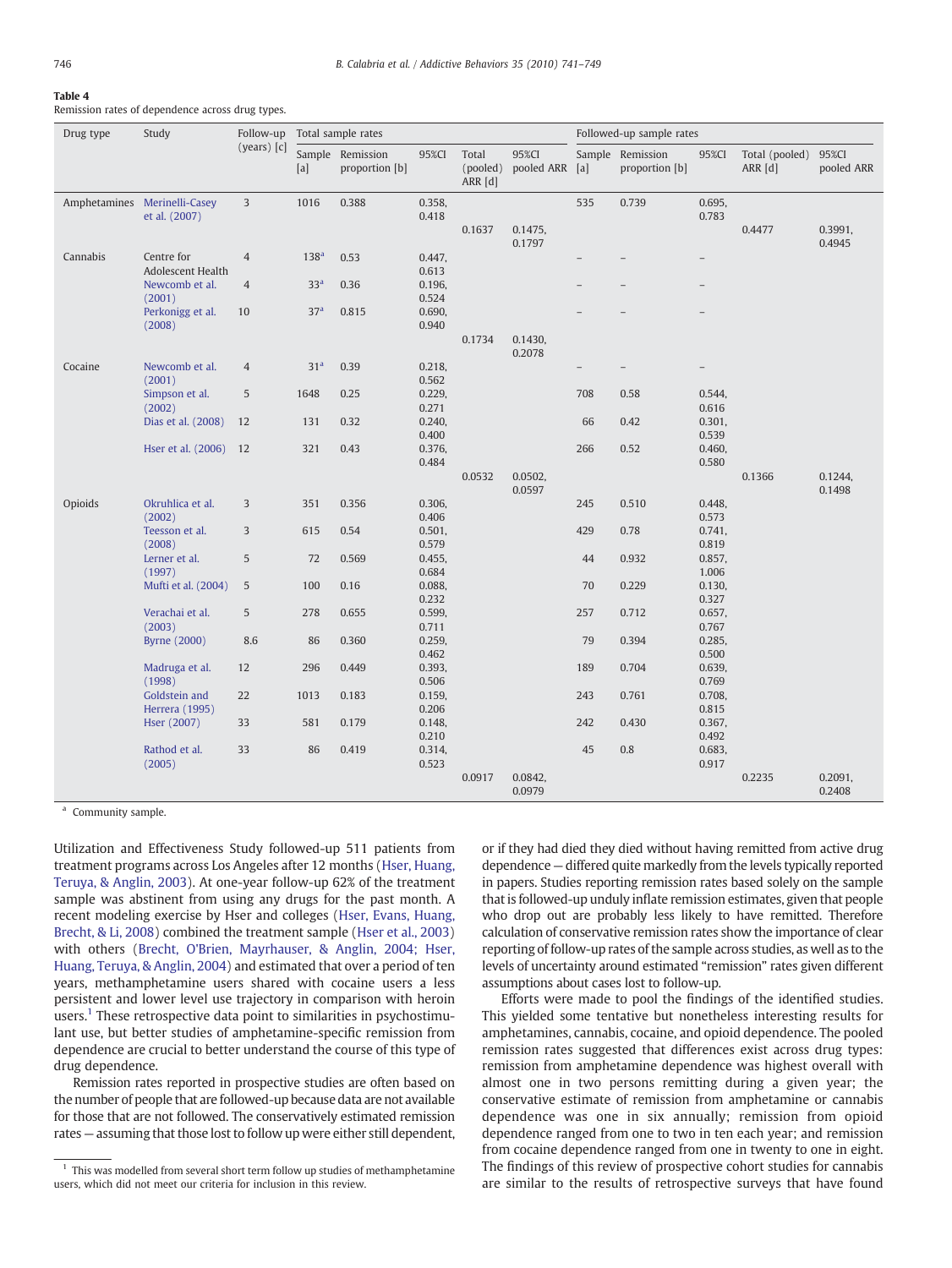cannabis to have the highest levels of cessation of use [\(Anthony,](#page-7-0) [Warner, & Kessler, 1994](#page-7-0)). The results are not consistent for opioid dependence which has been found in retrospective surveys to have the lowest remission rates [\(Brecht et al., 2004; Degenhardt, Chiu,](#page-7-0) [et al., 2008\)](#page-7-0).

Although tentative, the estimates suggest that persons who meet criteria for drug dependence at a given point in time have a relatively high chance of remitting within a short time frame. It is useful to compare this to other mental disorders. Approximately one in a hundred people with schizophrenia remit each year [\(Saha et al.,](#page-8-0) [2008\)](#page-8-0), as do around one in eight people with dysthymia ([Keller, 1994;](#page-7-0) [Vos & Mathers, 2000\)](#page-7-0). This finding is consistent with other data showing that drug dependence is a chronic and dynamic disorder [\(Hser, Haffman, Grella, & Anglin, 2001\)](#page-7-0). One issue that cannot be addressed in this review is the rate of relapse after remission [3]. Future research should provide sufficient detail on the time course of symptoms to enable estimates of rats of relapse to drug dependence.

#### 4.2. Limitations of the research literature

There are notable limitations of this review due to limitations of existing literature. First, the evidence for psychostimulant dependence in particular is only presented by very few studies (one for amphetamines and four cohorts for cocaine). Few studies were focused on remission from cannabis dependence (three studies), with most, although not a large, number of studies included for opioids (ten studies).

Many studies did not report the basic data needed to make these estimates. Typically studies reported on predictors of remission (without reporting the percentage that had remitted). Investigators on cohort studies of dependent users were contacted to gain the additional data required to make remission estimates, if these had not published. Further, a considerable number of studies failed to provide the percent of the population who primarily used a specific drug, which meant that drug-specific estimates of remission could not be made. There was a tendency for reporting abstinence from using a particular drug, but this was often not the drug of main concern at baseline. The proportion of a sample that primarily used a drug may have been provided, but data on remission among such subgroups was not drug specific. Polydrug use was the norm in the included study samples. This is consistent with polydrug use patterns observed for illicit drug users. Polydrug use may impact upon remission but there were no disaggregated estimates of remission reported according to whether participants only used the index drug type or were polydrug users.

Most studies did not have a clear definition of remission. Four studies reported that criteria for dependence were not met at followup [\(Centre for Adolescent Health; Lerner et al., 1997; Newcomb et al.,](#page-7-0) [2001; Teesson et al., 2008\)](#page-7-0) and eight studies reported abstinence for a period of more than one year [\(Dias et al., 2008; Hser, 2007; Hser et al.,](#page-7-0) [2006; Mufti et al., 2004; Perkonigg et al., 2008; Rathod et al., 2005;](#page-7-0) [Simpson et al., 2002; Verachai et al., 2003\)](#page-7-0). Due to the small number of studies meeting the previously mentioned definition of remission we also considered five studies that either reported that participants were no longer using or abstinent for less than one year after a minimum of three years follow-up [\(Byrne, 2000; Goldstein & Herrera,](#page-7-0) [1995; Madruga et al., 1998; Merinelli-Casey et al., 2007; Okruhlica et](#page-7-0) [al., 2002\)](#page-7-0). Remission from drug dependence must be clearly and consistently operationalized to allow comparison of results across studies.

The data is further limited by the lack of clear definitions of the drugs of interest, especially for "stimulants". Cocaine and amphetamines were often combined into "stimulants" so data could not be included because drug-specific information could not be separated out. Finally, studies were largely conducted in North America, and so may not be representative of users in other countries or settings.

# 4.3. Limitations

There are major challenges in conducting this type of research. Many of the drug dependent participants in these prospective studies were selected via their participation in drug treatment. Our exclusion of studies with less than three years follow up largely excluded active drug treatment trials. Treatment samples with a follow-up of three years or more were included. This has implications for the interpretation of results. It is likely that people who seek treatment for drug dependence have higher rates of remission than users who do not seek such help. Some treatments are also more effective than others ([Gonzalez, Oliveto,](#page-7-0) [& Kosten, 2002; Gowing, Ali, & White, 2000](#page-7-0)) thereby reflecting in remission rates. Treatment samples were nonetheless included in the review because of the very small number of general population cohort studies that have investigated remission from drug dependence. In the absence of treatment samples this review would have included only three studies of cannabis dependence, two studies of cocaine and three studies of opioid dependence and none for amphetamine dependences.

A further limitation is that the estimated remission rate assumes an exponential pattern based on two points: 100% of people being dependent at the start, and the percent who are dependent at end of follow-up. A more accurate way of estimating this would use personyears at risk (i.e. still dependent and alive). The current data may underestimate remission for those types of drug dependence with appreciable mortality risks, such as opioids [\(Degenhardt, McLaren, Ali,](#page-7-0) [& Briegleb, 2008; Degenhardt et al., 2009](#page-7-0)). Calculating conservative remission estimates — assuming persons lost to follow-up are still cases — provides more measurements over follow-up period to examine the fit of an exponential function of remission. Calculation of conservative remission rates demonstrates the importance of clearer reporting of follow-up rates of samples across studies and indicates the levels of uncertainty around estimated "remission" rates when different assumptions are made about the dependence status of cases lost to follow-up.

Estimates were pooled to provide remission rates that could be compared across drug types. There were, however, major limitations to this approach: 1) differences in sample characteristics (both general population and treatment samples were included); and 2) differences in definitions of remission that were used. Despite these limitations, pooling available data to summarize remission rates provides the first, albeit provisional comparison of remission rates across drug types.

#### 4.4. Implications

Future studies might compare and contrast different definitions of remission within the same sample to see how much these varying definitions affect estimated "remission" levels. Prospective studies with substantial follow-up periods that report remission rates for specific drug dependence with clearly defined populations would be of great advantage to the literature of remission from drug dependence. There is a great need for more studies in many more settings (clinical and non-clinical), conducted in a larger number of countries, to obtain data from a much wider range of drug using populations, since existing estimates are very much concentrated in high income countries, particularly North America. Reporting age and sex specific remission estimates would also be of great value.

# 4.5. Conclusions

Although there are clearly many significant gaps in the literature, the results of this review of studies of drug dependent people suggest that there are dynamic changes in dependence. Almost one quarter of persons dependent on amphetamine, one in five dependent on cocaine, 15% of those dependent on heroin and one in ten of those dependent on cannabis may remit from active drug dependence in a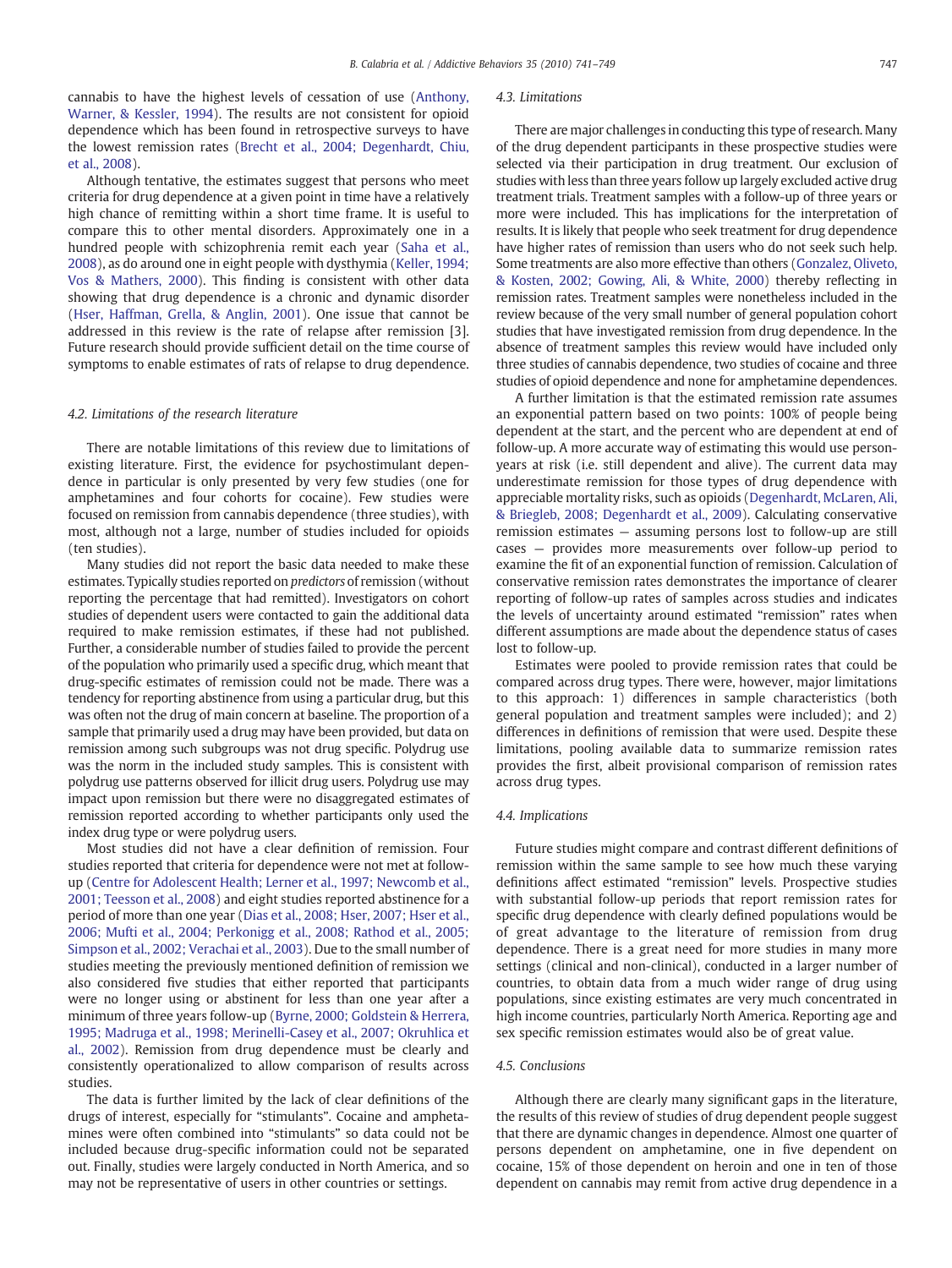<span id="page-7-0"></span>year. Larger better reported cohort studies of dependent drug users are needed to improve upon these estimates.

#### Role of Funding Sources

Some financial support was provided by the National Drug and Alcohol Research Centre (NDARC), which receives funding from the Australian Government Department of Health and Ageing. Louisa Degenhardt is the recipient of an NHMRC Senior Research Fellowship, and Wayne Hall, an NHMRC Australia Fellowship. Funders had no role in decision to conduct the review, writing of manuscript or decision to submit the paper for publication.

#### Contributors

Literature searches were conducted and overseen by JM. Data extraction was done by BiC, CB, BrC and UM. LD reviewed extracted data. BiC drafted the manuscript and all authors contributed to and have approved the final manuscript.

#### Conflict of Interest

None.

#### Acknowledgements

This paper is a result of part of the work of the Mental Disorders and Illicit Drug Use Expert Group for the Global Burden of Disease (GBD) study, which commenced in 2007. The core members of the Expert Group are: Professor Louisa Degenhardt (co-chair), Professor Harvey Whiteford (co-chair), Professor John McGrath, Professor Wayne Hall, Dr Guilherme Polanczyk, Dr. Shekhar Saxena, Professor Oye Gureje, Professor Ronald Kessler, Dr. Cille Kennedy, Dr. Maria Elena Medina-Mora, and Professor Martin Prince. More information about the work being carried out can be found on the Mental Disorders and Illicit Drug Use Expert Group website: [www.gbd.unsw.edu.au.](http://www.gbd.unsw.edu.au)

We would like to thank Eva Congreve for her assistance with and knowledge of systematic searches, which were extremely important in guiding the preparatory work for this paper. Amber Sajjad provided assistance with the data extraction process. Dr. Tim Slade provided useful statistical advice.

We would also like to thank Dr. Ilona Juraskova who helped with translation from Czech to English for a study that was considered for inclusion but not included. Yih-Ing Hser, Rumi Kato Price, Michael Gossop and Maureen Hillhouse provided additional information about their research studies.

# Appendix A. Web appendices (all posted on the web at [www.gbd.](http://www.gbd.unsw.edu.au) [unsw.edu.au\)](http://www.gbd.unsw.edu.au)

#### A.1. Web appendix A

Amphetamine search strings: [http://www.gbd.unsw.edu.au/](http://www.gbd.unsw.edu.au/gbdweb.nsf/resources/RemissionPaper/1ile/GBD_ATS_A_RemPaper_SearchStrings.pdf) [gbdweb.nsf/resources/RemissionPaper/\\$](http://www.gbd.unsw.edu.au/gbdweb.nsf/resources/RemissionPaper/1ile/GBD_ATS_A_RemPaper_SearchStrings.pdf)file/GBD\_ATS\_A\_RemPa[per\\_SearchStrings.pdf.](http://www.gbd.unsw.edu.au/gbdweb.nsf/resources/RemissionPaper/1ile/GBD_ATS_A_RemPaper_SearchStrings.pdf)

#### A.2. Web appendix B

Cannabis search strings: [http://www.gbd.unsw.edu.au/gbdweb.](http://www.gbd.unsw.edu.au/gbdweb.nsf/resources/RemissionPaper/1ile/GBD_Cann_B_RemPaper_SearchStrings.pdf) nsf/resources/RemissionPaper/\$fi[le/GBD\\_Cann\\_B\\_RemPaper\\_Search-](http://www.gbd.unsw.edu.au/gbdweb.nsf/resources/RemissionPaper/1ile/GBD_Cann_B_RemPaper_SearchStrings.pdf)[Strings.pdf.](http://www.gbd.unsw.edu.au/gbdweb.nsf/resources/RemissionPaper/1ile/GBD_Cann_B_RemPaper_SearchStrings.pdf)

#### A.3. Web appendix C

Cocaine search strings: [http://www.gbd.unsw.edu.au/gbdweb.nsf/](http://www.gbd.unsw.edu.au/gbdweb.nsf/resources/RemissionPaper/1ile/GBD_Coca_C_RemPaper_SearchStrings.pdf) resources/RemissionPaper/\$fi[le/GBD\\_Coca\\_C\\_RemPaper\\_Search-](http://www.gbd.unsw.edu.au/gbdweb.nsf/resources/RemissionPaper/1ile/GBD_Coca_C_RemPaper_SearchStrings.pdf)[Strings.pdf.](http://www.gbd.unsw.edu.au/gbdweb.nsf/resources/RemissionPaper/1ile/GBD_Coca_C_RemPaper_SearchStrings.pdf)

## A.4. Web appendix D

Heroin and other opioids search strings: [http://www.gbd.unsw.](http://www.gbd.unsw.edu.au/gbdweb.nsf/resources/RemissionPaper/1ile/GBD_Opi_D_RemPaper_SearchStrings.pdf) [edu.au/gbdweb.nsf/resources/RemissionPaper/\\$](http://www.gbd.unsw.edu.au/gbdweb.nsf/resources/RemissionPaper/1ile/GBD_Opi_D_RemPaper_SearchStrings.pdf)file/GBD\_Opi\_- [D\\_RemPaper\\_SearchStrings.pdf](http://www.gbd.unsw.edu.au/gbdweb.nsf/resources/RemissionPaper/1ile/GBD_Opi_D_RemPaper_SearchStrings.pdf).

#### A.5. Web appendix E

Quality Index: [http://www.gbd.unsw.edu.au/gbdweb.nsf/resources/](http://www.gbd.unsw.edu.au/gbdweb.nsf/resources/RemissionPaper/1ile/GBD_All_E_RemPaper_QI.pdf) RemissionPaper/\$fi[le/GBD\\_All\\_E\\_RemPaper\\_QI.pdf.](http://www.gbd.unsw.edu.au/gbdweb.nsf/resources/RemissionPaper/1ile/GBD_All_E_RemPaper_QI.pdf)

#### References

@RISK (2000). Risk analysis and simulation add-in for Microsoft Excel. : HALLoGRAM Publishing.

- Anthony, J. C., Warner, L. A., & Kessler, R. C. (1994). Comparative epidemiology of dependence on tobacco, alcohol, controlled substances, and inhalants: Basic findings from the National Comorbidity Survey. Experimental and Clinical Psychopharmacology, 2(3), 244−268.
- Brecht, M., O'Brien, A., Mayrhauser, C. V., & Anglin, M. D. (2004). Methamphetamine use behaviors and gender differences. Addictive Behaviors, 29, 89−106.
- Byrne, A. (2000). Nine-year follow-up of 86 consecutive patients treated with methadone in general practice, Sydney, Australia. Drug and Alcohol Review, 19(2), 153−158.
- Calabria, B., Degenhardt, L., Hall, W., & Lynskey, M. (in press). Does cannabis use increase the risk of death? Systematic review of epidemiological evidence on adverse effects of cannabis use. Drug and Alcohol Review. doi:10.1111/j.1465- 3362.2009.00149.x.

Centre for Adolescent Health Victorian Adolescent Health Cohort Study.

- Degenhardt, L., Chiu, W. T., Sampson, N., Kessler, R. C., Angermeyer, J. C., Anthony, J. C., Angermeyer, M., et al. (2008). Towards a global view of alcohol, tobacco, cannabis and cocaine use: Findings from the WHO World Mental Health Surveys. PLOS Medicine, 5(e141).
- Degenhardt, L., McLaren, J., Ali, H., & Briegleb, C. (2008). Motality among dependent users of heroin and other opioids. Illicit Drugs Discussion paper 9,Sydney, Australia: National Drug and Alcohol Research Centre, University of New South Wales.
- Degenhardt, L., Randall, D., Hall, W., Law, M., Butler, T., & Burns, L. (2009). Mortality among clients of a state-wide opioid pharmacotherapy program over 20 years: Risk factors and lives saved. Drug and Alcohol Dependence, 105(1-2), 9−15.
- Degenhardt, L., Singleton, J., Hall, W., & Kerr, T. (2008). Cocaine related mortality. Discussion Paper No. 6. GBD Mental and illicit drug use disorders expert group: Illicit drugs discussion papers,Sydney: National Drug and Alcohol Research Centre, University of NSW.
- Dias, A. C., Ribeiro, M., Dunn, J., Sesso, R., Laranjeira, R., Dias, A. C., et al. (2008). Followup study of crack cocaine users: Situation of the patients after 2, 5, and 12 years. Substance Abuse, 29(3), 71−79.
- Ezzati, M., Lopez, A. D., Rodgers, A., Vander Hoorn, S., & Murray, C. J. L.Comparative Risk Assessment Collaborating Group. (2002). Selected major risk factors and global and regional burden of disease. Lancet, 360(9343), 1347−1360.
- Goldstein, A., & Herrera, J. (1995). Heroin addicts and methadone treatment in Albuquerque: A 22-year follow-up. Drug and Alcohol Dependence, 40(2), 139−150. Gonzalez, G., Oliveto, A., & Kosten, T. R. (2002). Treatment of heroin (diamorphine)
- addiction: current approaches and future prospects. Drugs, 62(9), 1331−1343. Gowing, L. R., Ali, R. L., & White, J. M. (2000). Systematic review processes and the
- management of opioid withdrawal. Australian and New Zealand Journal of Public Health, 24(4), 427−431.
- Griffiths, P., Farrell, M., & Howe, S. (1997). Local prevalence estimation: Can an inner city prevalence survey produce useful information? Estimating the prevalence of problem drug use in Europe. EMCDDA Scientific Monograph Number 1. (pp. 67−72) Luxembourg: Office for Official Publications of the European Communities.
- Hall, W., Degenhardt, L., & Lynskey, M. (2001). The health and psychological consequences of cannabis use. Canberra.
- Hser, Y. -I. (2007). Predicting long-term stable recovery from heroin addiction: Findings from a 33-year follow-up study. Journal of Addictive Diseases, 26(1), 51−60.
- Hser, Y., Evans, E., Huang, D., Brecht, M. L., & Li, L. (2008). Comparing the dynamic course of heroin, cocaine and metampehtamine use over 10 years. Addictive Behaviours, 33, 1581−1589.
- Hser, Y. I., Haffman, V., Grella, C. E., & Anglin, M. D. (2001). A 33-year follow-up of narcotics addicts. Archives of General Psychiatry, 58(5), 503−508.
- Hser, Y. I., Huang, D., Teruya, C., & Anglin, M. D. (2003). Gender differences in drug abuse treatment outcomes and correlates. Drug and Alcohol Dependence, 72, 255−264.
- Hser, Y. I., Huang, D., Teruya, C., & Anglin, M. D. (2004). Diversity of drug abuse treatment utilisation patterns and outcomes. Evaluation and Program Planning, 27 (3), 309−319.
- Hser, Y. I., Stark, M. E., Paredes, A., Huang, D., Anglin, M. D., & Rawson, R. (2006). A 12 year follow-up of a treated cocaine dependent sample. Journal of Substance Abuse Treatment, 30(3), 219−226.
- Keller, M. B. (1994). Dysthymia in clinical practice: course, outcome and impact on the community. Acta Psychiatrica Scandinavica Supplementum, 383(24–34).
- Law, M. G., Lynskey, M., Ross, J., & Hall, W. (2001). Back-projection estimates of the number of dependent heroin users in Australia. Addiction, 96(3), 433−443.
- Lerner, A. G., Gelkopf, M., Sigal, M., & Oyffe, I. (1997). Indicators of good prognosis in naltrexone treatment: A five-year prospective study. Addiction Research, 4(4), 385−391.
- Madruga, A., Escribano, J. J. A., Treceno, M., Paniagua, C., & Perez, J. (1998). Retrospective and follow-up analysis on opiate dependent patients, attending from 1985 to 1990. Psiquis: Revista de Psiquiatria, Psicologia y Psicosomatica, 19(1), 31−36.
- Magura, S., & Kang, S. Y. (1996). Validity of self-reported drug use in high-risk populations: a meta-analytical review. Substance Ise & Misuse, 31(9), 1131−1153.
- Mathers, C., Vos, T., Stevenson, C., & Begg, S. (2001). The burden of disease and injury in Australia. Bulletin of the World Health Organization, 79(11), 1076−1084.
- McGrath, J., Saha, S., Welham, J., El Saadi, O., MacCauley, C., & Chant, D. (2004). A systematic review of the incidence of schizophrenia: The distribution of rates and the influence of sex, urbanicity, migrant staus and methodology. BMC Medicine, 2 (13), 1741.
- Merinelli-Casey, P., M. P. Hillhouse, R. Gonzales, A. Alfonso, M. Florentina, J. Hunter and R. A. Rawson (2007). Assessing participants in the Methamphetamine Treatment Project 3 years after treatment. Data provided in response to an email request.